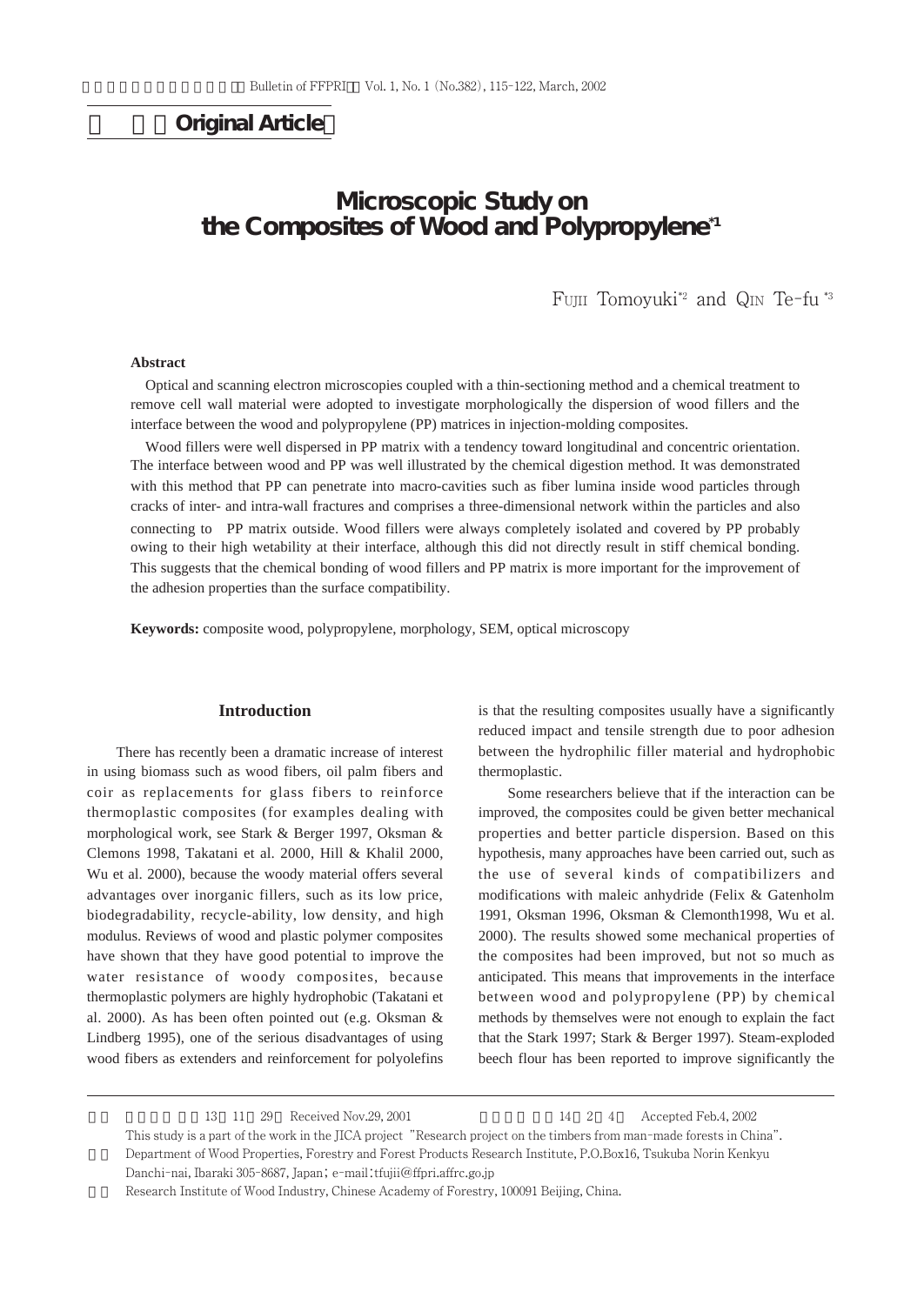116

mechanical properties and water resistance (Takatani et al. 2000).

Wood as a filler in polymer is different from inorganic materials in its porous nature. Under high temperature and pressure, a melting polymer can penetrate into the macrocavities of wood such as cell lumina, passing through the pits on cell walls (Fujii and Hatano 2000; Fujii et al. 2001). In this kind of physical way, polymers may act just like a rivet bonding wood and polymer together. Perhaps, this is the real reason why the composites using wood as a reinforcing filler have a better mechanical properties than pure polymer.

Many morphological observations on the composites of wood and thermoplastic polymer have been carried out, but they have focused exclusively on fractured surfaces using a scanning electron microscope (SEM), excepting only one the study by Oksman and Lindberg (1995) who observed a microtome-planed surface. Oksman (1996) investigated the fractured surface from impact test with SEM, and reported that the poor adhesion between wood and polymer caused conspicuous interface between them and created voids around them. However, as Oksman and Clemons (1998) have pointed out, it is generally more difficult to differentiate wood particles from the PP matrix when there is good interaction between them. This suggests that small-size wood fillers may easily be missed in the investigation of fractured surfaces because of the roughness of the surface.

Furthermore, misinterpretation of SEM images in the past studies has led to misunderstanding of the bonding mechanism between woody material and thermoplastic matrix. For example, Felix & Gatenholm (1991) explained poor wetting of wood fiber with the PP matrix by the smooth surface of the fiber in the fractured surface, instead of poor bonding. Furthermore, they reported that fibers of filter paper tended to agglomerate into bundles and became unevenly distributed throughout the matrix due to the hydrogen bonds.

The objective of this study was to investigate the morphology of wood and PP composites in the dispersion of wood fillers within a PP matrix and the interface between them in the injection-molding composites by using wood anatomical techniques such as the thin-sectioning method coupled with optical microscopy and SEM coupled with chemical removal of cell wall material.

## **Materials and Methods**

#### **Materials**

Polypropylene (PP) powder was a commercial preparation. Wood flours were made from dry wood of poplar (*Populus* sp.) and China fir (*Cunninghamia lanceolata*) grown in China by a mill machine, and were screened to obtain a narrow particle-size distribution. Fibers for medium density fiberboard (MDF) from poplar were also used as a filling material. Table 1 shows the composition ratio, species and size of the wood fillers in the composites.

### **Processing**

Wood flours was oven-dried at 105 until the moisture content became less than 0.5%. PP and wood flour (and additives as stabilizers in case of MDF/PP) were preblended in a high speed mixer and then compounded in a co-rotating intermeshing twin-screw extruder. The barrel temperature was 190 . The extruded strands were cooled in a water bath, pelletized, and dried at 105 The compounded pellets were injection-molded into standard tensile-test specimens at a temperature of 200 and pressure of 800 kN.

### **Optical microscopy**

Six small sample blocks (ca. 5 mm cubed) were dissected out of one of the test specimens from each sample (Fig. 1). Sections of 4 mm thickness were cut from every two sample blocks in three different planes using a rotary microtome equipped with a glass knife (Microm HM 340E). Specifically, the first plane was perpendicular to the longitudinal axis of the test specimen (cross section), the second was parallel to the axis and perpendicular to the original injection-molding surface (longitudinal section), and the third was parallel to the original surface (surface section). They were picked up on a slide glass and stained with an aqueous solution of 1% safranin and 0.3 % gentian

Table 1. Composition and species of wood and polypropylene composites

|   | Sample No. Sample characteristic | Percent of wood filler<br>(by weight) $%$ | Wood species and particle size      |
|---|----------------------------------|-------------------------------------------|-------------------------------------|
|   | Pure PP                          | $\Omega$                                  |                                     |
| 2 | Wood-Flour/PP                    | 30                                        | Poplar, below 350µm                 |
| 3 | Wood-Flour/PP                    | 30                                        | Poplar, between 150 and 75µm        |
| 4 | Wood-Flour/PP                    | 30                                        | Poplar, below 75µm                  |
| 5 | Wood-Flour/PP                    | 30                                        | China fir, below 75µm               |
| 6 | <b>MDF/PP</b>                    | 26.4                                      | Poplar, fibers for MDF              |
|   |                                  |                                           | (additives: urea formaldehyde 12 %) |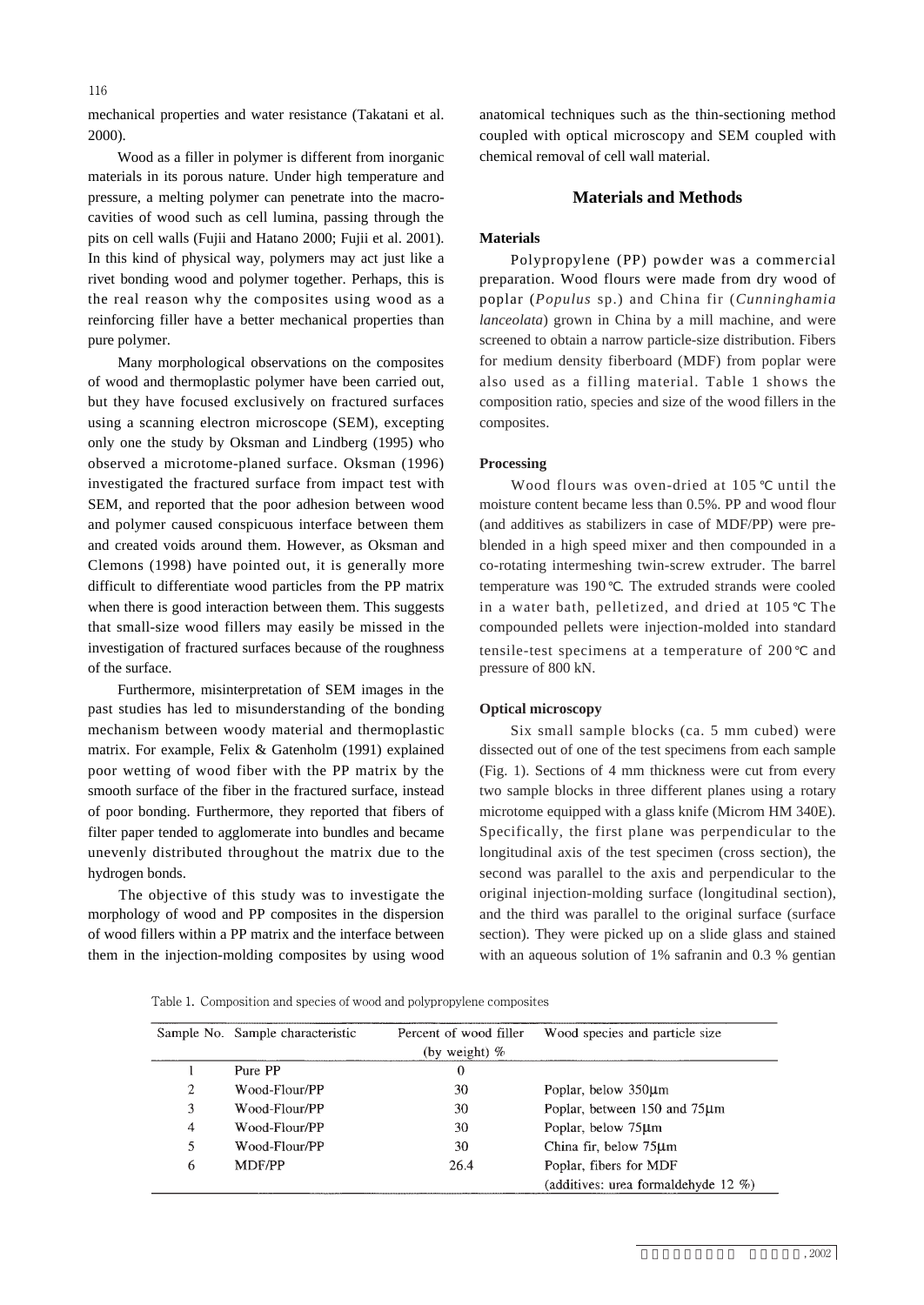

Fig.1. Schematic diagram of samples taking from a test specimen and the three directions.

violet, rinsed with water, dried in an oven at 60 , and then mounted with Canada balsa diluted with xylen.

To observe the shape and size of wood fillers within the composites, small pieces dissected form the test specimens were softened and plasticized on a slide glass heated at 190 on a hot plate, and pressed between slide glasses into a thin layer. After staining, they were mounted and pressed again to be spread between a slide glass and a cover glass with Canada balsam diluted with xylen on a hot plate at 150.

The microscopic slides were investigated with biological, polarized-light and phase-contrast microscopes.

#### **Scanning electron microscopy**

One set of the sample blocks remaining after the sectioning was used to investigate the sectioned surfaces. Another set was treated alternatively with concentrated sulfuric acid and a mixture of hydrogen peroxide and acetic acid to remove cell wall materials completely according to the modified resin-casting method applying a thermo-elastic polymer (Fujii and Hatano 2000). However, the present specimens were treated at room temperature for 10 days, after which they were rinsed well with water and dried at 60 .

Both treated and untreated samples were coated with Pt in an ion-sputter coater at 1.5 keV for 7 min. The

scanning electron microscope (SEM: Jeol JSM-840) was generally operated under the following conditions: accelerating voltage 5 keV; probe current ca. 1\*10-10 A; objective diaphragm 50  $\mu$  m in diameter; working distance 11 mm.

### **Results and Discussion**

# **Optical microscopic observations of wood flour/PP composites**

Optical microphotographs of Sample 2 are shown in Figs. 2 and 3. Wood fillers in the extended thin layer were not stained at all (Fig. 2a). Only large particles were conspicuously visible under an ordinary optical microscope owing to the accumulative coloration and reflection of cell walls, but small fillers such as fragments of fiber walls were obscure. However, they clearly appeared under a polarized microscope because of the birefringence of the secondary walls (Fig. 2b). Large particles were usually not bright in the polarized light images perhaps because of the high light absorption. It is obvious that wood flour was composed of both large and small partciles. In contrast, wood fillers were stained well in sections (Fig. 3). These results suggest that wood particles and fibers within the thin layer were completely covered with the PP matrix and could not accept the dye. This agrees with the results and deductions of Takatani et al. (2000) that the wood fillers would not be susceptible to water outside the composite and to biological degradations because PP is highly hydrophobic or water repellent.

Wood particles and fibers in the sections were stained well with dyestuffs giving clear images in contrast to unstained PP matrix as a background (Fig. 3). Consequently, microscopic images of the sections were apparently clear enough to differentiate wood fillers from this PP matrix. Comparing cross and longitudinal sections, wood particles appeared more or less longer in the longitudinal section (Figs. 3a & b), and they tended to be orientated concentrically. In the surface section (Fig. 3c), wood particles appeared wider than those in the longitudinal



Fig. 2 Optical microphotographs of a thin layer of Sample 2. a: ordinary image, b: polarized light image.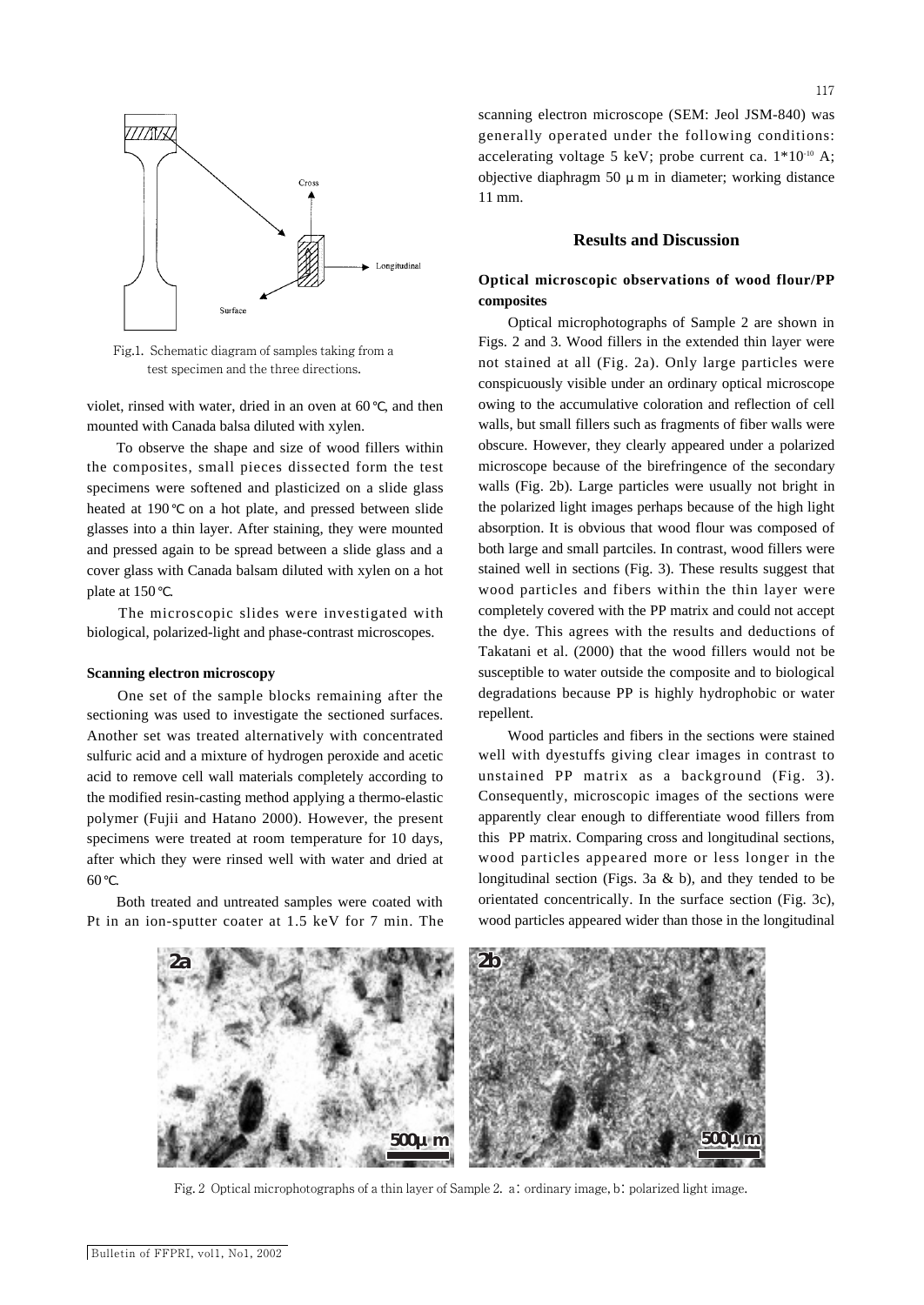

Fig. 3 Optical microphotographs of Sample 2. a: cross section, b: longitudinal section, c: surface section.

section. Here, it should be noted that the orientation of the pellets in the manufacturing process as well as the orientation of wood fillers within those pellets may significantly affect their orientation within the composites. Wood fillers may be orientated longitudinally and concentrically within each pellet and also those pellets may probably be orientated in the direction of the injectionmolding.

Secondary walls of xylem elements were stained preferably with safranin and compound middle lamellae were stained with gentian violet. In monochrome photos, they appeared light gray and dark gray, respectively. Therefore, the structure of wood fillers was apparently distinguishable as wood particles, isolated fibers and fragments of cell walls (e.g. Fig. 4a). In the cross section of Sample 2 (Fig. 4a), large-size particles were well dispersed together with isolated fibers and small-size fragments. In sample 3 (Fig. 4b), the larger class of particles were apparently smaller than in Sample2 owing to the screening below 150  $\mu$  m, but also smaller-size fillers such as fibers and fragments were dispersed together despite the screening of over  $75 \mu$  m.

In Sample 4 (Fig. 4c), where finer wood flour screened below 75  $\mu$  m was used, only small-size particles and fragments of cell walls were observed and were well dispersed in PP matrix without any aggregation. In Sample 5 (Fig.4d), where wood flour of *Cunninghamia* screened below 75 μm were used, wood fillers were mostly fragments of tracheid walls, and the dispersion and the orientation appeared to be similar to Sample 4 (Fig. 4c) regardless of the differences between softwood and **3a 3b 3c** hardwood.

#### **SEM observations of wood flour/PP composites**

Surfaces obtained by microtome-sectioning sometimes showed clear knife-marks, which were caused by a damaged knife-edge and were parallel to the direction of knife movement on the microtome. Wood fillers finely cut with a fine knife caused fewer knife-marks, but those roughly cut with a damaged knife left irregular surfaces (Figs. 5a & b). It is assumed that wood fillers were not so tightly bonded to the PP matrix that they could be pulled out a little by a moving knife-edge, and the PP behind them were pressed and deformed by such fiber walls. As a result, cavities developed around wood fillers and hollows extended in the direction of knife-marks (from right to left in Figs. 5a & b). Nevertheless, the wood fillers were restrained within the PP matrix against the sectioning force (Fig. 5b).

Large wood fillers such as wood particles were recognized in the microtome-planed surfaces because they were roughly cut in contrast to the fine surface of the PP matrix around them (Fig. 5a). Cell lumina of fibers in wood particles were usually impregnated fully or partly with PP. This result corresponds to the result of Oksman & Lindberg (1995) who observed a microtome-planed surface of a composite of wood flour and low density polyethylene by SEM. Small wood filers such as fibers and fragments of cell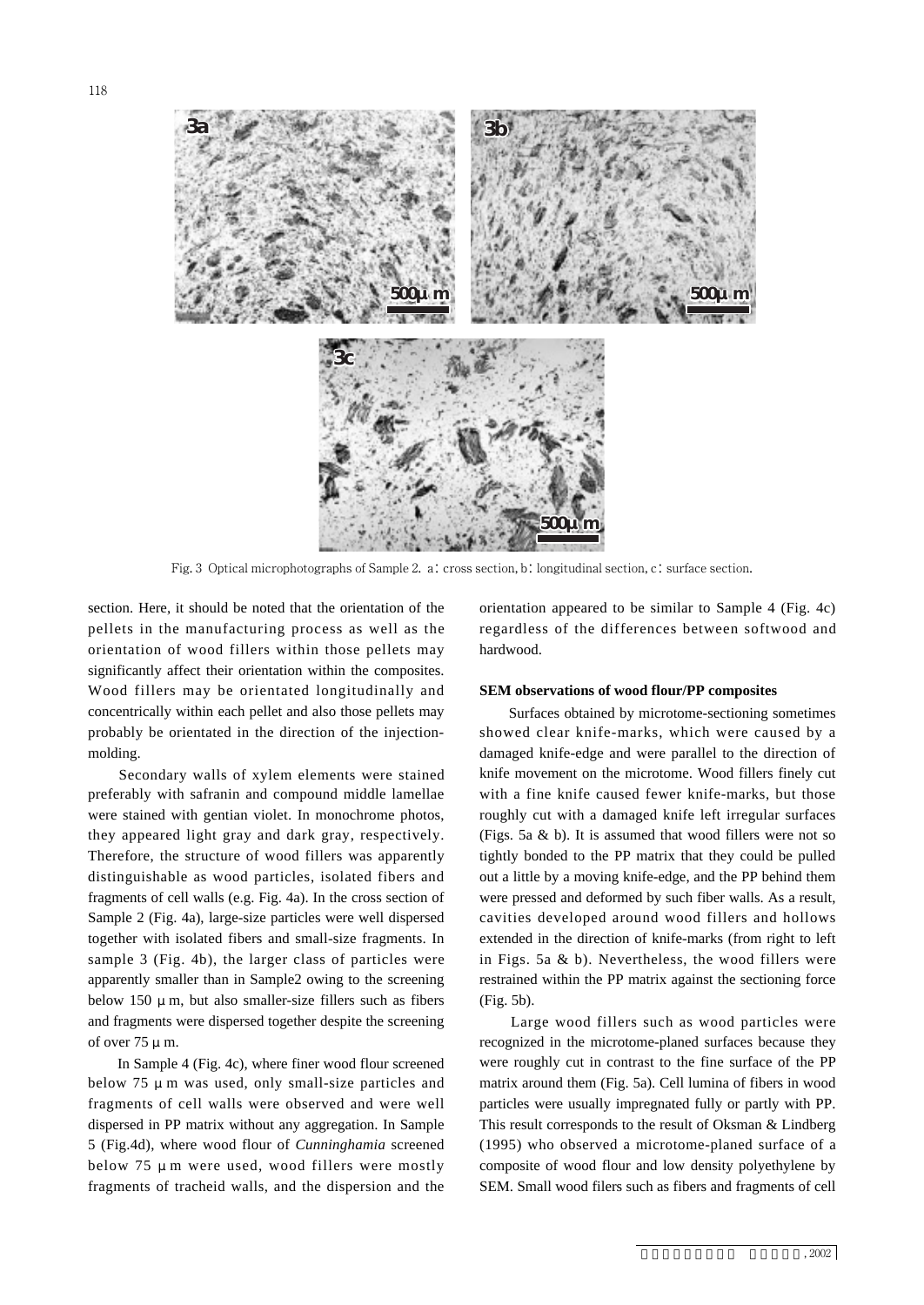



Fig. 5 SEM micrographs of microtome-planed blocks. a, c & d: Sample 3. b: sample 5. a--c: longitudinal section, d: surface section. a & b: untreated, c & d: treated for complete removal of cell wall materials.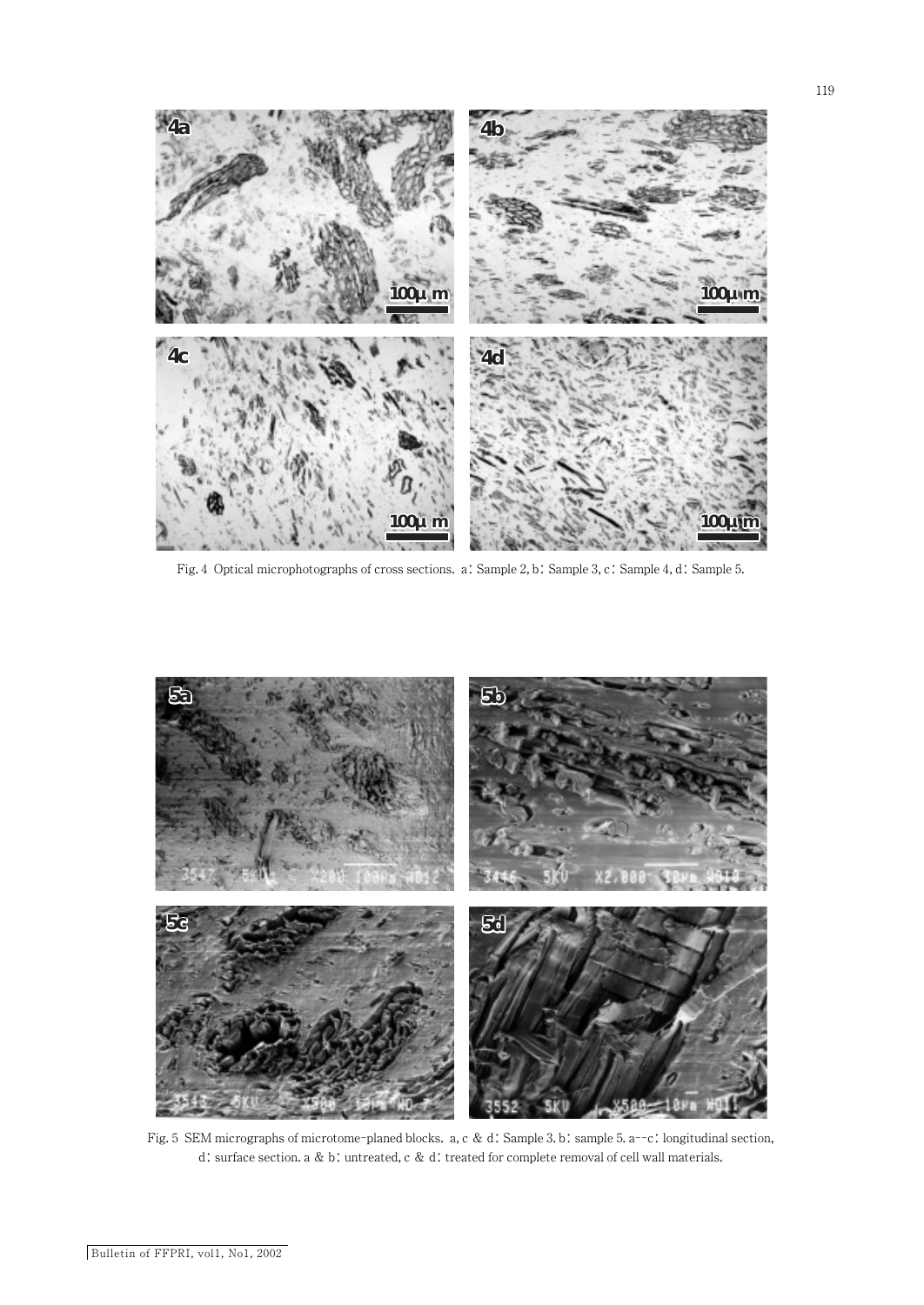

Fig. 6 Optical microphotographs of Sample 6. a: thin layer, b: cross section, c: longitudinal section. arrow : contaminations of coniferous tracheids.

walls were also often obvious as they were surrounded by voids or hollows, but occasionally not well defined from the PP matrix (Fig. 5b) despite their certain presence among wood particles as investigated in stained sections under an optical microscopes.

The distribution of wood fillers became conspicuous with the treatment of cell wall digestion (Fig. 5c). Smallsize wood fillers such as fragments of cell walls left simple holes because they did not have any macro cavities inside to be impregnated with PP. Wood particles left complex cavities which maintained the cell arrangement. The cavities derived from each wood particle were partly disconnected from each other even though the cell walls in cross section usually appeared to be honeycombed. On the other hand, PP in the molds of wood particles were usually membranous and occasionally columnar in shape.

In the surface section, ray parenchyma cells appeared to be well impregnated with PP and showed clearly the shape of cells and pit cavities projecting from PP molding cell lumina (Fig. 5d). In contrast, PP filling fiber lumina were not as smooth as resin-casts of intact fibers (compare with figures by Fujii and Hatano 2000) but were complex with flat to wavy plates of PP filling cracks running along the fiber walls. These results suggest that PP penetrated very well into lumen cavities of cell inside particles through cracks of inter- and intra-walls. PP occasionally filled the lumina and in some other cases developed a lumen-lining layer forming a tube. Consequently, PP filling cracks extended to neighboring PP impregnated into cell lumina, comprising a three-dimensional network within a wood particle and also connecting to the PP matrix outside. **6a 6b 6c**

### **Observations of Sample 6**

Fibers in Sample 6 (poplar MDF/PP) were mainly long wood fibers and partly fragments of wood fibers (Fig. 6a). Parenchyma cells and fragments of vessel walls were occasionally observed. In the cross section (Fig. 6b), there were roughly transverse sections of thin to thick-walled wood fibers. There were also incidentally contaminations of thick-walled latewood tracheids from coniferous wood, showing a secondary wall outlined by compound middle lamella. Flattened fibers were also often distributed among oblique to partly longitudinal sections of wood fiber walls. Fibers were well dispersed in the PP matrix and rarely aggregated with each other. They appeared to be overlapping in the section image, but they were practically separated in the depth of section. In the longitudinal section (Fig. 6c), fibers appeared more or less longer suggesting their longitudinal orientation within the composite.

In the cross section treated to remove cell wall material, fibers were separated from each other by the PP between them even when they were close together (Fig. 7a). Major part of fibers left simple holes without any contents, but some part of fibers had a thin to thick membranous layers of PP (Fig. 7b). Such membranous PP is presumed to be a lumen-lining layer which penetrates into fiber lumina through cuts, cracks and/or pit cavities on the lateral walls.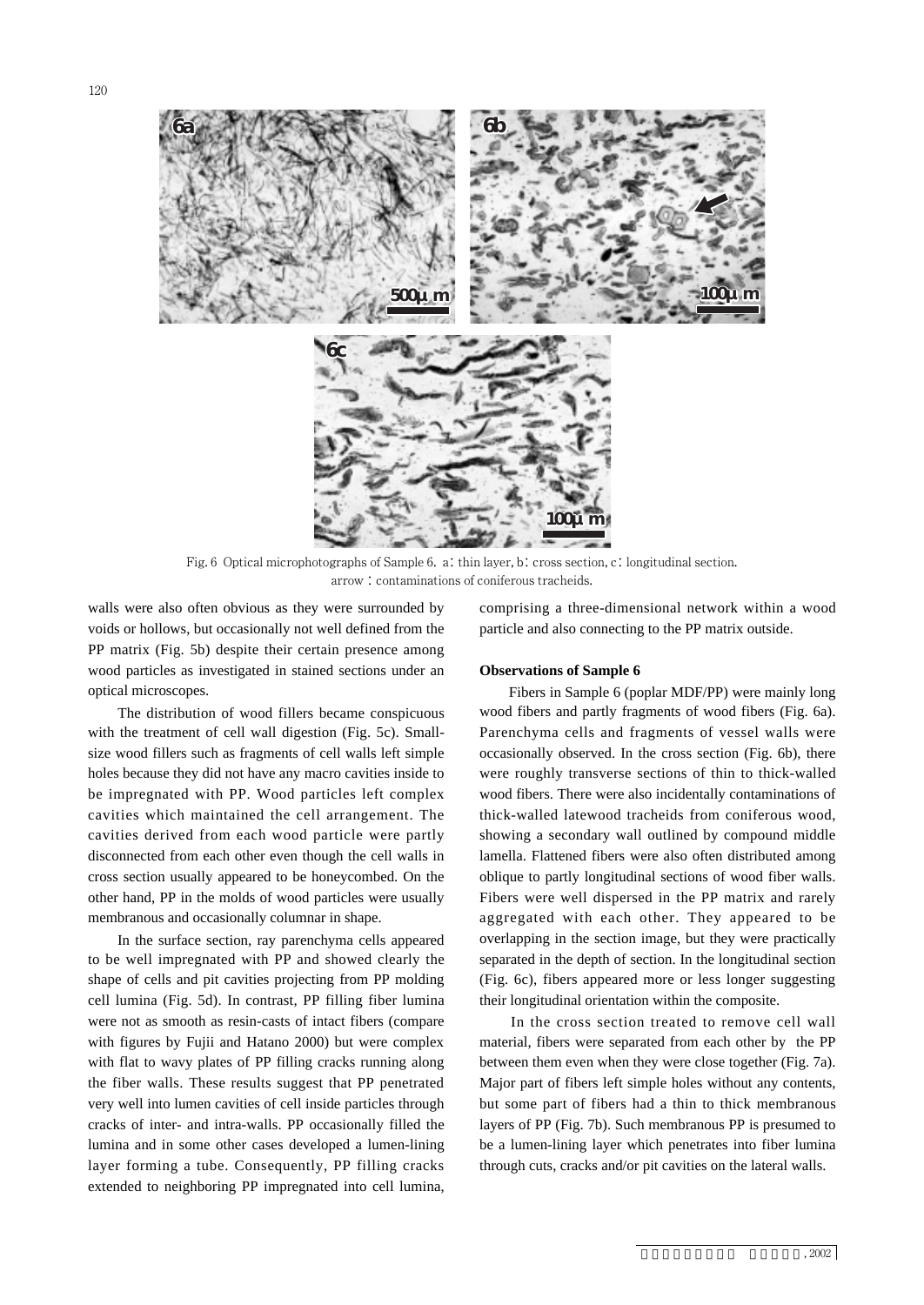

5KV

Fig. 7 SEM micrographs of Sample 6 treated to remove cell wall material. a cross section, b: longitudinal section.

#### **Conclusion**

The thin sectioning method effectively visualized both the distribution and the structure of wood fillers within the PP matrix. The wood fillers were disperse very well inconsistent with the summary of Oksman and Lindberg (1995) citing earlier works that the cellulose fillers tend to form aggregates during the mixing due to the high degree of intermolecular hydrogen bonding. As a result of investigating of the sections in three different directions, wood fillers may probably be orientated longitudinally and concentrically during the processing to pellets and injection-molding. By the screening of the wood flour, large particles were removed, but numerous fragments of cell walls still remained. This result corresponds to the result of Stark and Berger (1997) that particle size distributions in wood flours screened with different meshes overlapped each other despite the narrower distributions in each sample. This may be caused by the aggregation of fibers and fragments each other and/or their adhesion to a large particle, and the dispersion during the blending with PP and the extrusion.

The interface between the wood and PP can be well illustrated by the chemical treatment to remove cell wall material. PP can penetrate into macro-cavities such as fiber lumina inside particles through cracks of inter- and intra-walls and comprises a three-dimensional network within a wood particle and also connecting to the PP matrix outside.

The high wetability of PP to wood cell wall was well illustrated with very thin lumen-lining layers and absence of bubbles in the interface. It is likely that wood fillers can be completely isolated and covered by PP owing to their high wetability to wood cell wall and high permeability into narrow macro-cavities. However, high wetablity does not directly result in chemical bonding. It is obvious in the results that wood fillers in the sectioned surface were partly peeled off from the PP matrix but not completely pulled out. Cell wall sculptures such as pit cavities were often revealed with the chemical removal of cell wall material. There may be a mechanical rivet or anchor effect of PP. This suggests that the chemical bonding of wood fillers and PP matrix is more important for the improvement of the adhesion properties than the surface compatibility.

### **References**

- Berger, M. J. and Stark, N. M. (1997) Investigations of species effects in an injection-molding grade, wood-filled polypropylene, The fourth international conference on woodfiber-plastic composites, 19-25
- Flex , J. M. and Gatenholm, P. (1991) The nature of adhesion in composites of modifies cellulose fibers and polypropylene, J. Appl. Poly. Sci. , **42**, 609-620
- Fujii, T. and Hatano, Y. (2000) The LDPE resin-casting method applied to vessel characterisation, IAWA J. , **21**, 347- 359
- Fujii, T., Lee, S.J., Kuroda, N. and Suzuki, Y. (2001) Conductive function of intervessel pits through a growth ring boundary of Machilus thunbergii, IAWA J. , **22**,1-14
- Hill, C. A. S. and Khalil, H. P. S. A. (2000) Effect of fiber treatment on mechanical properties of coir or oil palm fiber reinforced polyester composites, J. Appl. Poly. Sci. , **78**, 1685-1697
- Oksman, K. and Lindberg, H. (1995) Interaction between wood and synthetic polymers, Holzforschung, **49**, 249-254
- Oksman, K. (1996) Improved interaction between wood and synthetic polymers in wood /polymer composites. Wood Sci. Technol. , **30**, 197-205
- Oksman, K. and Clemons, C. (1998) Mechanical properties and morphology of impact modified polypropylene-wood flour composites, J. Appl. Poly. Sci. , **67**, 1503-1513
- Stark, N. M., Berger, M. J. (1997) Effect of particle size on properties of wood-flour reinforced polypropylene composites, The fourth international conference on woodfiber-plastic composites, p 134-143
- Takatani, M., Itoh, H,. Ohsugi, S,. Kitayama, T., Saegusa, M. , Kawai, S. and Okamoto, T. (2000) Effect of lignocellulosic material on the properties of thermoplastic polymer/wood composites, Holzforschung, **54**, 197-200
- Wu, J., Yu, D., Chan, C. M., Kim, J. and Mai, Y. W. (2000)Effect of fiber pretreatment condition on the interfacial strength and mechanical properties of wood fiber/PP composites, J. Appl. Poly. Sci. , **76**, 1000-1010